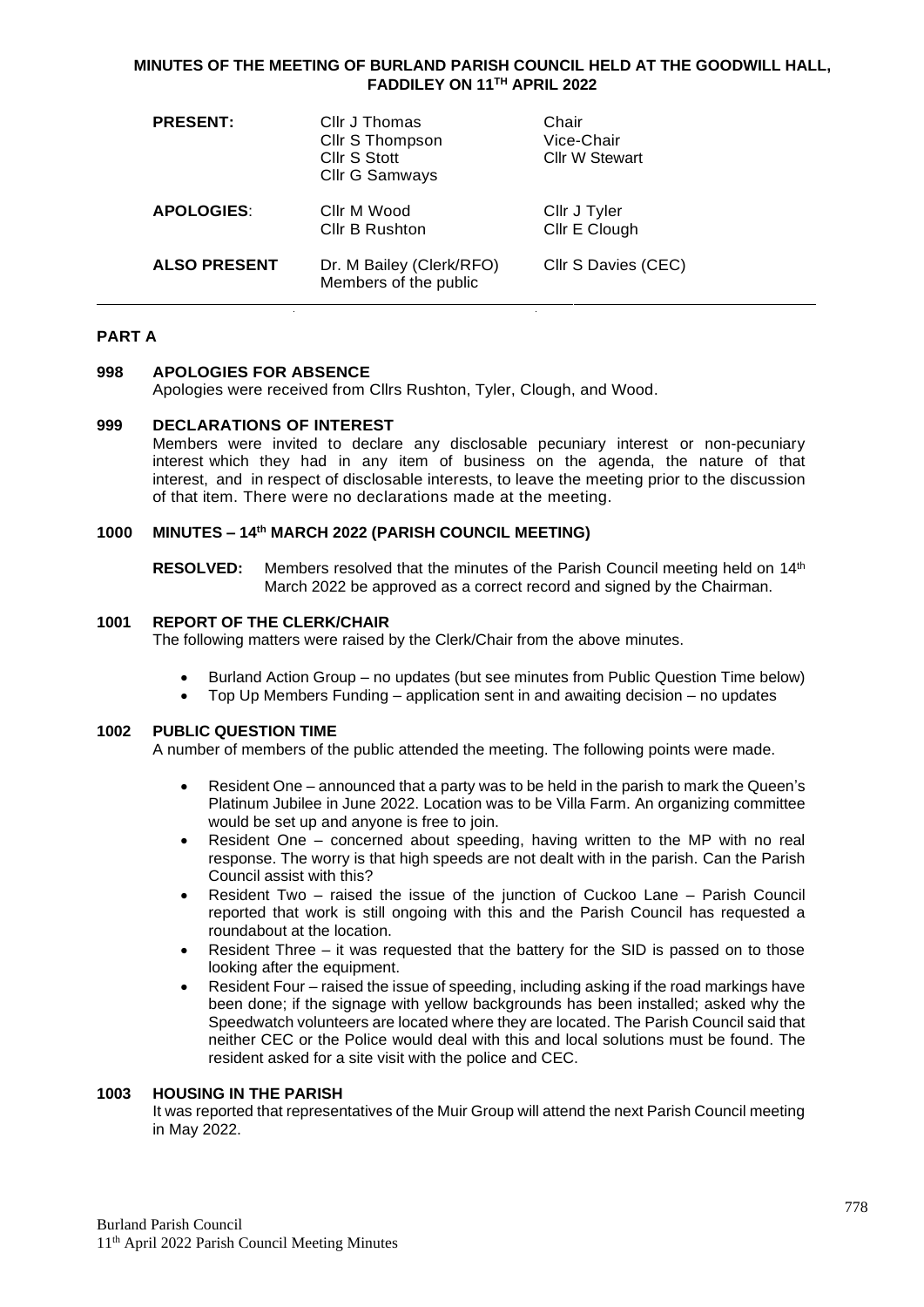# **1004 CHESHIRE EAST COMMUNITY GOVERNANCE REVIEW**

It was reported to Members that, following conclusion of consultation on the Cheshire East Community Review, a number of recommendations have been made by Cheshire East Council which will affect the parish council of Burland. These were summarised as follows: -

- Cheshire East has accepted that the original proposals were not necessarily viable.
- Cheshire East has noted the submission evidence points to links between Burland and Acton and the preference of the existing Burland and Acton, Edleston and Henhull Parish Councils to merge.
- It has also been noted that Burland PC has had difficulty in securing nominations for councillors to sit on the Council.
- Cheshire East therefore recommends the merger of Acton, the residual part of Edleston and the residual part of Henhull with Burland to create "a larger, more viable council" to avoid a reduction in council seats and a much larger precept income.
- Cheshire East has recommended that this new council be called 'Burland & Acton" Parish Council (the name suggested by Burland PC).
- Cheshire East also supports the wishes of Burland and Sound & District Parish Councils for the existing boundaries to be adjusted so that Ravensmoor lies entirely within the new merged parish.
- The new parish would have an estimated 916 electors by 2025 (501 in the current Burland parish area).
- Cheshire East recommends nine seats for the new parish and also recommends that the new parish be divided into three wards – Acton and the residual part of Henhull; part of the current parish of Burland (including Burland village) north of Dig Lane; and the residual part of Edleston and Ravensmoor
- These three parishes would be named 'Acton and Henhull'; 'Burland'; and 'Ravensmoor and Edleston'.

These recommendations were approved at the meeting of the Cheshire East Community Governance Review Sub-Committee held on 4<sup>th</sup> April 2022, followed by the Corporate Policy Committee, to be held on 14th April 2022 at Sandbach (requests to speak were made to Cheshire East by the Clerk and the Chair of Burland PC).

Members went through the proposals and agreed a form of words to put to the Corporate Policy Committee on 14<sup>th</sup> April 2022. It was noted that a number of things need to be done in time for the May 2023 deadline for the new Council. It was agreed to ask for more than nine councillors in the new council. Agreed that the name can be Acton and Burland Parish Council.

# **1005 FINANCIAL MATTERS**

#### **1005.1 National Salary Award 2021/22**

Members were asked to approve changes to employees' pay following the National Salary Award 2021/22 (see attached document). The increase in pay has been calculated as 1.75%, backdated to April 2021.

**RESOLVED:** Members approved the National Salary Award 2021/22 as applied to the Parish Council.

#### **1005.2 Ledger/Bank Reconciliation Statement (1.4.21-31.03.22)**

The ledger/bank reconciliation statement for the period  $1<sup>st</sup>$  April 2021-31 $<sup>st</sup>$  March 2022</sup> was noted by Members. Cllr Davies said that he would check up on the status of the application for Members Top-Up Funding in the parish and Members also asked about re-doing the road markings on the A534.

#### **1005.3 Budget Monitoring Statement (2021/22 – Quarter Four)**

The budget monitoring statement for the fourth quarter of 2021/22 was noted by Members.

#### **1005.4 Authorisation of Payments**

| £251.86 | Dr MJ Bailey – Clerk salary (April 2022 includes back pay to April 2021)      |
|---------|-------------------------------------------------------------------------------|
| £62.96  | HMRC for month 1 of the tax year (2022-23) (Clerk's salary includes back pay) |
| £580.00 | Roy Aspinall (Spinners Wood Maintenance)                                      |
| £173.88 | ChALC Annual Subscription (2022/23)                                           |